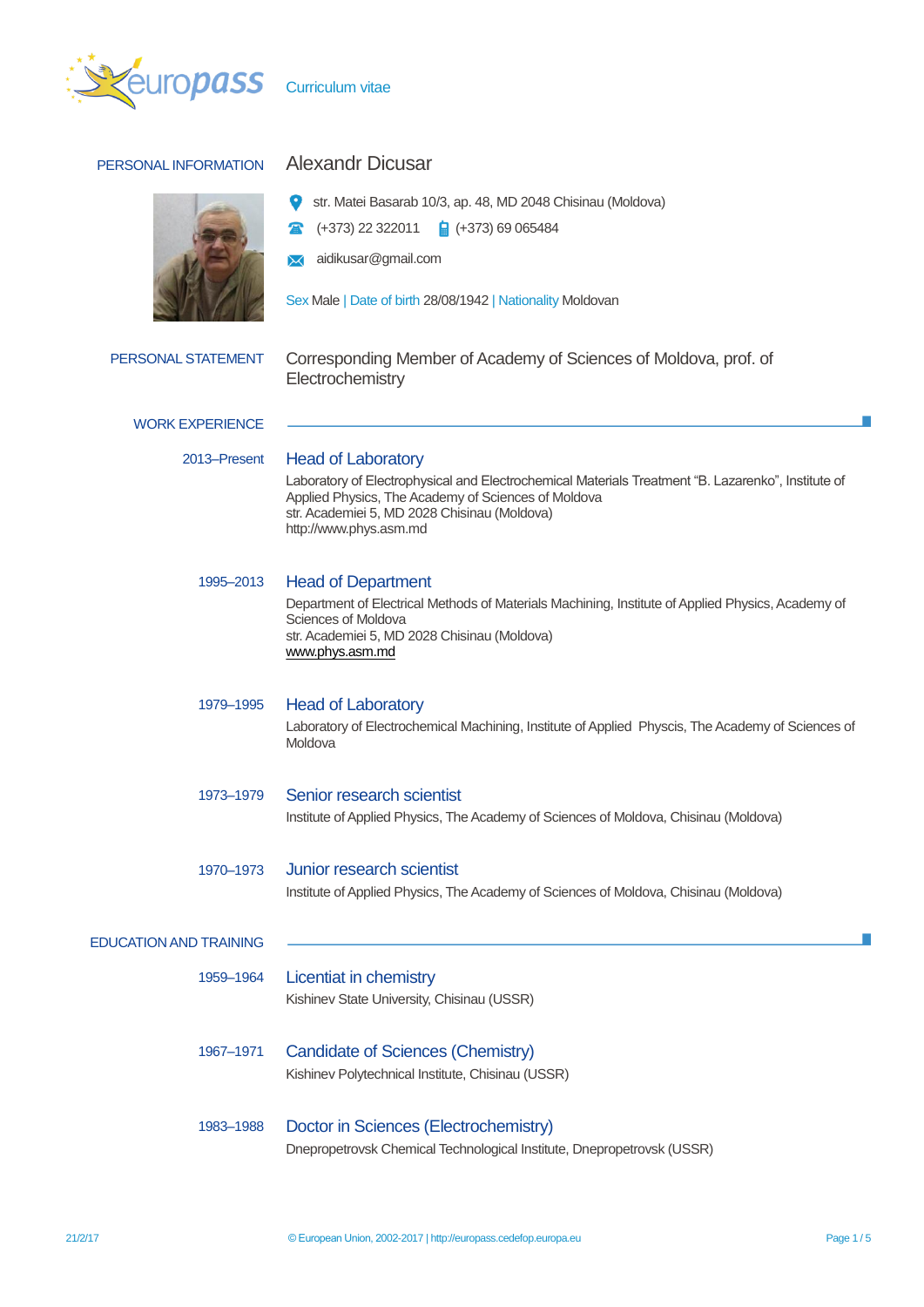# 1988–1990 Professor in Electrochemistry

Institute of Applied Physics, The Academy of Sciences of Moldova, Chisinau (USSR)

| <b>PERSONAL SKILLS</b>             |                                                                                                                                                                                                                                                                                                                                           |                |                     |                   |                    |  |
|------------------------------------|-------------------------------------------------------------------------------------------------------------------------------------------------------------------------------------------------------------------------------------------------------------------------------------------------------------------------------------------|----------------|---------------------|-------------------|--------------------|--|
| Mother tongue(s)                   | Russian                                                                                                                                                                                                                                                                                                                                   |                |                     |                   |                    |  |
| Other language(s)                  | <b>UNDERSTANDING</b>                                                                                                                                                                                                                                                                                                                      |                | <b>SPEAKING</b>     |                   | <b>WRITING</b>     |  |
|                                    | Listening                                                                                                                                                                                                                                                                                                                                 | Reading        | Spoken interaction  | Spoken production |                    |  |
| English                            | B <sub>1</sub>                                                                                                                                                                                                                                                                                                                            | C <sub>2</sub> | B <sub>1</sub>      | B <sub>1</sub>    | B <sub>2</sub>     |  |
|                                    | Levels: A1 and A2: Basic user - B1 and B2: Independent user - C1 and C2: Proficient user<br>Common European Framework of Reference for Languages                                                                                                                                                                                          |                |                     |                   |                    |  |
| <b>Communication skills</b>        | good team leader, communicable, sociable                                                                                                                                                                                                                                                                                                  |                |                     |                   |                    |  |
| Organisational / managerial skills | good team-leading and organizational skills acquired over a long period of being a head of different<br>laboratories and departments.                                                                                                                                                                                                     |                |                     |                   |                    |  |
| Job-related skills                 | good motivation and guidance skills; broad experience as a scientific supervisor; developed research<br>skills                                                                                                                                                                                                                            |                |                     |                   |                    |  |
| <b>Digital competence</b>          | SELF-ASSESSMENT                                                                                                                                                                                                                                                                                                                           |                |                     |                   |                    |  |
|                                    | <b>Information</b><br>processing                                                                                                                                                                                                                                                                                                          | Communication  | Content<br>creation | <b>Safety</b>     | Problem<br>solving |  |
|                                    | Basic user                                                                                                                                                                                                                                                                                                                                | Basic user     | Basic user          | Basic user        | Basic user         |  |
|                                    | Digital competences - Self-assessment grid                                                                                                                                                                                                                                                                                                |                |                     |                   |                    |  |
|                                    | Windows 7, MS Office                                                                                                                                                                                                                                                                                                                      |                |                     |                   |                    |  |
| <b>ADDITIONAL INFORMATION</b>      |                                                                                                                                                                                                                                                                                                                                           |                |                     |                   |                    |  |
| <b>Research interests</b>          | Electroanalytical chemistry, mass transfer in electrochemical systems, high-rate anodic dissolution of<br>metals and semiconductors, macrokinetics of electrode processes, electrodeposition of thin solid films<br>of semiconductors, photoelectrochemistry, electrochemical micromachining, nanoelectrochemistry,<br>science of science |                |                     |                   |                    |  |
| Conferences                        | II Конференция "Фундаментальные и прикладные вопросы электрохимического и химико-<br>каталитического осаждения и защиты металлов и сплавов" памяти чл-корр Ю.М.Полукарова,<br>M, P $\Phi$ , 2020<br>9th International Conference on Materials Science and Condensed Matter Physics, Chisinau,<br>Moldova, 2018                            |                |                     |                   |                    |  |
|                                    | IX Всероссийская (с международным участием) конференция "Современные методы в<br>теоретической и экспериментальной электрохимии", Плес, Россия, 2017<br>8th International Conference on Material Science and Condensed Matter Physics, Chisinau,                                                                                          |                |                     |                   |                    |  |
|                                    | Moldova, 2016<br>BALTTRIB', VIII International Scientific Conference, Kaunas, Lithuania, 2015                                                                                                                                                                                                                                             |                |                     |                   |                    |  |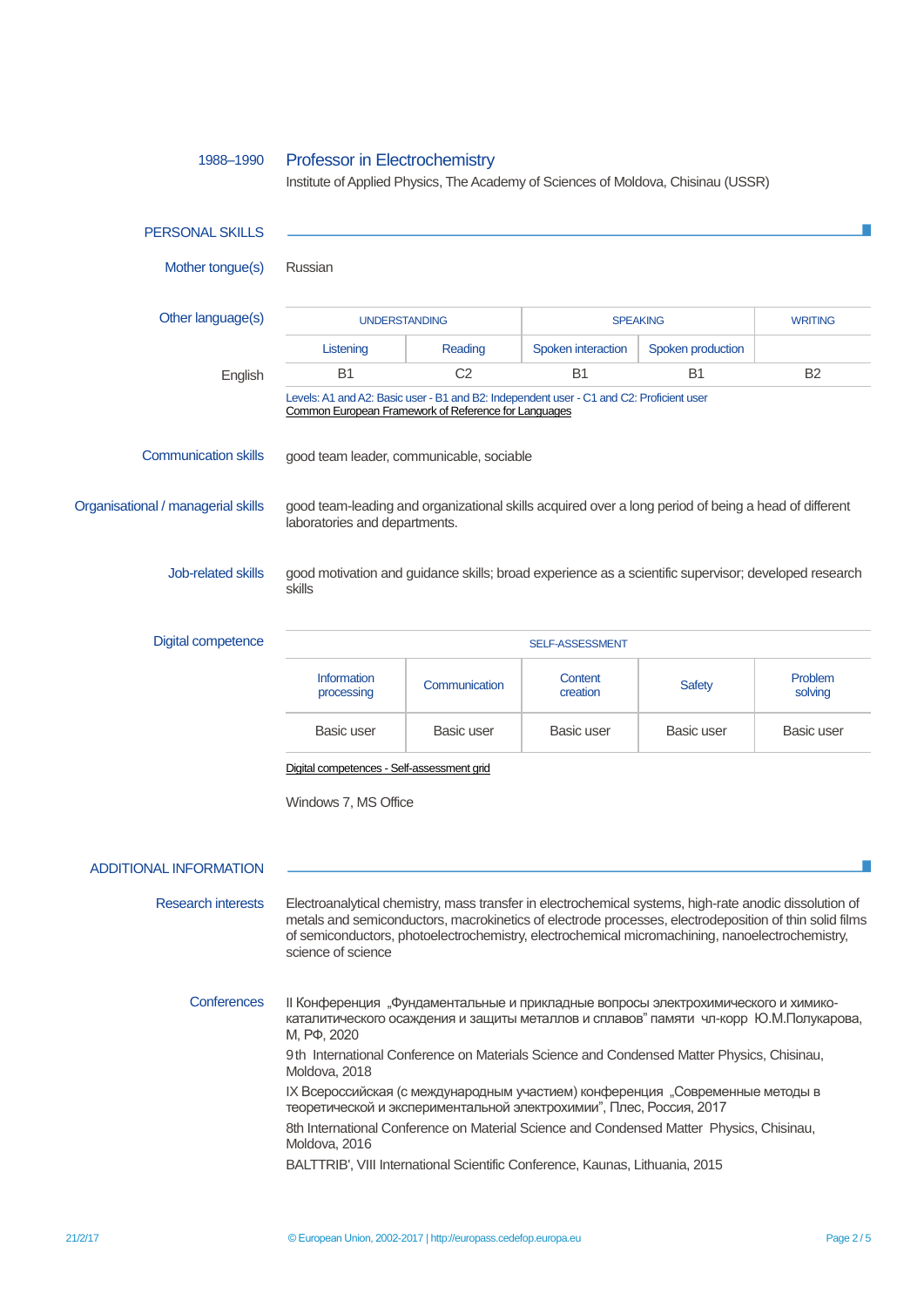

VII Конференция "Современные методы в теоретической и экспериментальной электрохимии" Плес, Россия,2015.

7th International Conference on Materials Science and Condensed Matter Physics, Chisinau, Moldova, 2014

2nd International Conference on Nanotechnologies and Biomedical Engineering, Chisinau, Moldova 2013

BALTTRIB', VII International Scientific Conference, Kaunas, Lithuania, 2013

V Конференция "Современные методы в теоретической и экспериментальной электрохимии", Плес, Россия, 2013

III Международная конференция "Современные методы в теоретической и экспериментальной электрохимии, Плес, Россия, 2011.

Conference of the International Society of Electrochemistry, Duesseldorf, Germany, 2002

## Publications **Books**

- **Дикусар А.И**., Энгельгардт Г.Р., Молин А.Н. Термокинетические явления при высокоскоростных электродных процессах, Кишинев, Штиинца, 1989, 142 с.
- **Дикусар А.И**., Энгельгардт Г.Р., Петренко В.И., Петров Ю.Н. Электродные процессы и процессы переноса при электрохимической размерной обработке металлов, Кишинев, Штиинца, 1983, 208 с.

### **Reviews**

- **Dikusar A.I.** Obtaining nanowires under conditions of electrodischarge treatment, In: *Nanowires: Implementations and Applications,* Ed. H.Abbas, London, In Tech Open, 2011, 357-374.
- Langa S., Tighineanu I.M., **Dikusar A.I.** Electrochemical Nanostructuring. In: *Nanoscience and Nanotechnologies,* Ed. Kharkin V., Bai Ch., Osama O., Awadelkerim, Kapitsa S., EOLSS, Eolss Publishers, Oxford, UK, 2011 [\(http://wwweolss.](http://wwweolss/) net)
- Belkin P.N., Ganchar V.I., Davydov A.D., Dikusar A.I., Pasinkovskii E.A. Anodic heating in aqueous solutions and its use treating surfaces, *Surface Eng. Appl. Electrochem.,* 1997, v.33 (2), 1-15.

# **Original articles in applied electrochemistry and electrochemical technology (selected)**

- Мырзак В., Готеляк А.В., **Дикусар А.И.** О размерных эффектах свойств поверхностей, полученных при электроосаждении сплавов металлов группы железа с вольфрамом, *Электронная обработка материалов,* 2020, т.56 (6), 1-11.
- Belevskii S.S., Danilchuk V.V., Gotelyak A.V., Lelis M., Yushcenko S.P., **Dikusar A.I.** Electrodeposition of Fe-W alloys from citrate bath: Impact of anodic materials, *Surface Eng. Appl. Electrochem.*2020, v.56(1), 1-12.
- Danil'chuk V.V., Silkin S.A., Gotrlyak A.V., Buravets V.A., Mitina T.F., Dikusar A.I. The mechanical properties and rate of electrodeposition of Co-W alloys from a boron-gluconate bath: Impact of anodic processes, *Russ. J. Electrochem.*, 2018, v.54 (11), 930-936.
- Silkin S.A., Gotelyak A.V., Tsyntsaru N.I., **Dikusar A.I.** Size effect of microhardness of nanocrystalline Co-W coatings produced from citrate and gluconate solutions, *Surface Eng. Appl. Electrochem.*, 2015, v.51 (3), 228-234.
- Cuharuc A.S., Kulyuk L.L., Lascova R.I., **Dikusar A.I.,** Electrochemical characterization of PbS quantum dots caped with oleic acid and PbS thin films – a comparative study, *Surface Eng. Appl. Electrochem.,* 2012, v.48(3), 193-211.
- Yurchenko V.I., Yurchenko E.V., Fomichev V.M., Baranov S.A., **Dikusar A.I.** Obtaining of nanowires in conditions of electrodischsrge treatment with an Al-Sn alloy, *Surface Eng. Appl. Electrochem.,*  2009, v.45 (4), 259-264.
- Tsyntsaru N., Bobanova Zh., Ye X., Cesiulis H., **Dikusar A.,** Prosychevas I. Iron-Tungsten alloys electrodeposited under direct current from citrate-ammonia plating bath, *Surface Coating Technology,* 2009, v.203 (20-21), 3136-3141.
- Molin A.N. **Dikusar A.I.** Electrochemical deposition of PbSe thin films from aqueous solutions, *Thin Solid Films,* 1995, v.265 (1-2), 3-9.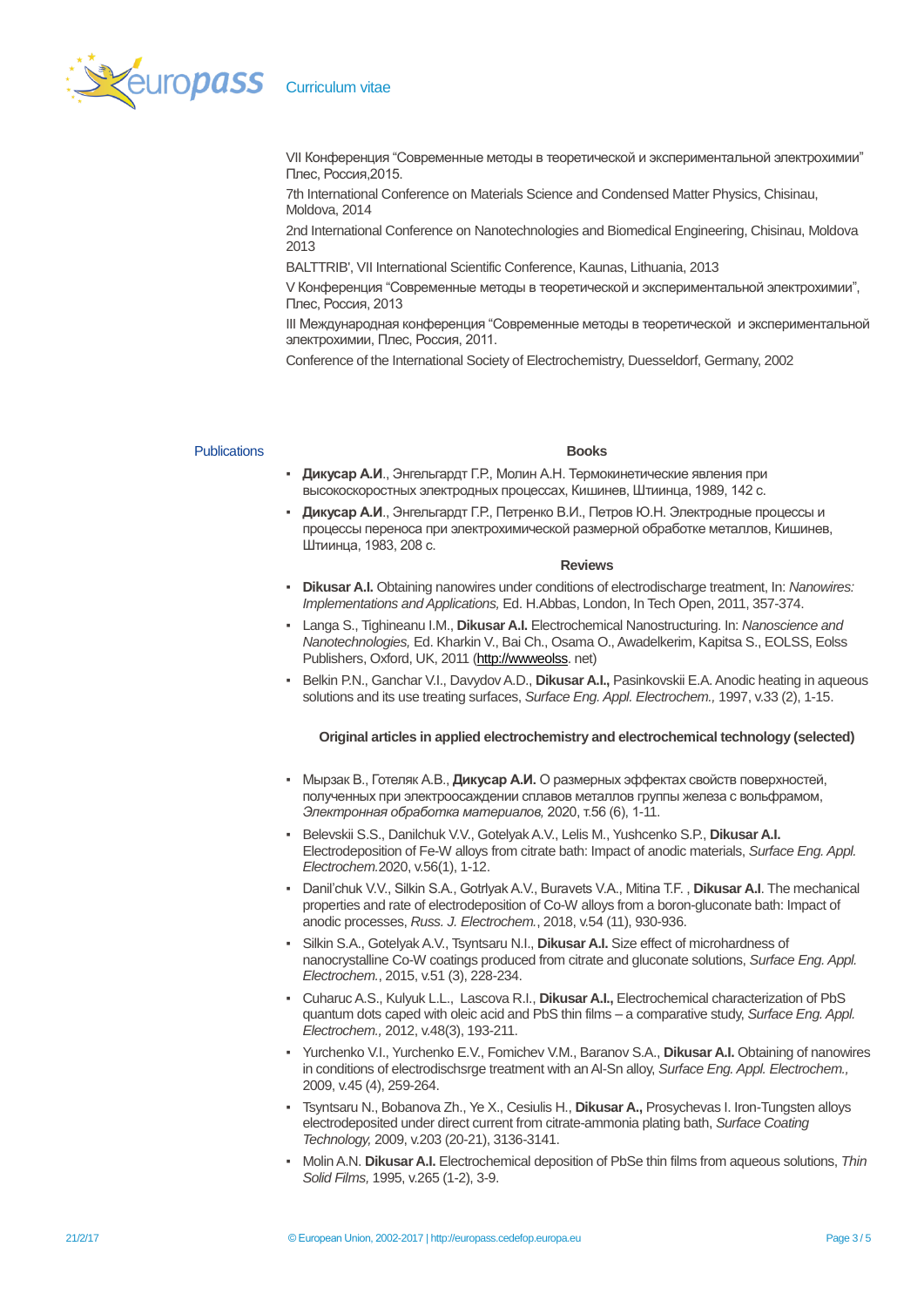- Engelgardt G.R., **Dikusar A.I.** Thermokinetic instability of electrode processes. Part I. Theoretical Analysis, *J.Electroanal.Chem.,*1989, v.136 (6), 1-11.
- Бардин М.Б., **Дикусар А.И**., Кишиневский М.Х. Исследование массопереноса при турбулентном режиме течения к стационарному дисковому электроду в сосуде с механическим перемешиванием, *Электрохимия,* 1970 т.6 (2), 212-215.

# **Original articles in science of science and sciencemetry**

## **(selected)**

- **Dicusar A**., Cugba R., Interdependenta dintre stiinta si dezvoltarea economica-sociala: UE, CSI, Republica Moldova, *Akademos,* 2015, № 1, 8-12.
- **Дикусар А.И**., Кужба Р. Сравнительный анализ взаимосвязи между наукой и социальноэкономическим развитием общества в странах ЕС и СНГ, *Наука та наукознавство,* 2015, №2, 51-57.
- **Дикусар А.И.** Развитие электрохимии и электрохимических технологий в Молдове, *Электронная обработка материалов,* 2012, т.48(6), с.1-12.
- **Дикусар А.И**. Взаимное влияние социально-экономического и научного развития общества, *Науковедение,* 1999, №2, с.51-74.

### **Total number of articles and H-factor**

| Google scholar- 248 |     | H-factor - 19                   |
|---------------------|-----|---------------------------------|
| $Scopus -$          | 128 | $H - factor - 11$               |
| WoS -               | 45  | $H$ -factor - 9                 |
|                     |     | Citation (cit/year) (2016-2020) |
|                     |     | Google scholar - 109            |
|                     |     | $Scopus - 37$                   |
|                     |     | WoS - 9                         |

- Honours and awards Three Academy Award (Belarus, Ukraine, and Moldova) for outstanding collaborative projects, 2008. Meritul Civic Award for outstanding civil achievements, 1996 Editorial activity Assistant editor in the journal Surface Engineering and Applied Electrochemistry (Электронная обработка материалов), USA , Moldova, USSR (1980 to present). Research Projects **ISF** Mechanism of metal dissolution in the conditions of thermokinetic instability, 1994 - Head of the project **FP7**, TEMADEP, 247659, 2010-2013, Head of the project **FP7**, Oil&Sugar 295202, 2012-2016, Head of the project **H2020** Smartelectrodes 2018 – 2021 executant of the project **Project C-02-699/IFA** (Optimizarea parametrilor electrolitului pentru prelucrarea electrochimică dimensională cu impulsuri a paletelor motoarelor și instalațiilor cu turbine pe gaze și determinarea nivelului lor admisibil în procesul de exploatare), 2013-2014. **National project,** *11.817.05.05А (*Metode electrofizicochimice de obţinere şi prelucrare a materialelor şi acoperirelor noi cu caracteristici funcţionale avansate), 2011 – 2014, Head of the project **Moldo-Ukrainian project 10.820.05.14UF** (Efectele vitezei de coroziune ale nanostructurilor şi nanocompozitelor), 2010-2011 National project, CSSDT 15.817.02.05A, (Metode fizico-chimice și aspectele inginerești ale obținerii materialelor și suprafețelor noi pentru tehnologiile de multiscară), 2015 - 2018. Head of the project.
	- **National project**, 20.80009.5007.18 Obținerea de noi materiale micro- și nano-structurale prin metode fizicochimice și elaborarea tehnologiilor pe baza acestora 2020 - 2023 Head of the project **National project,** 19.80015.5007.231.T Elaborarea generatirului universal cu impulsuri pentru strunguri de prelucrari prin electroziune (Inovare si transfer tehnologic), 2019-2020, Head of the project.